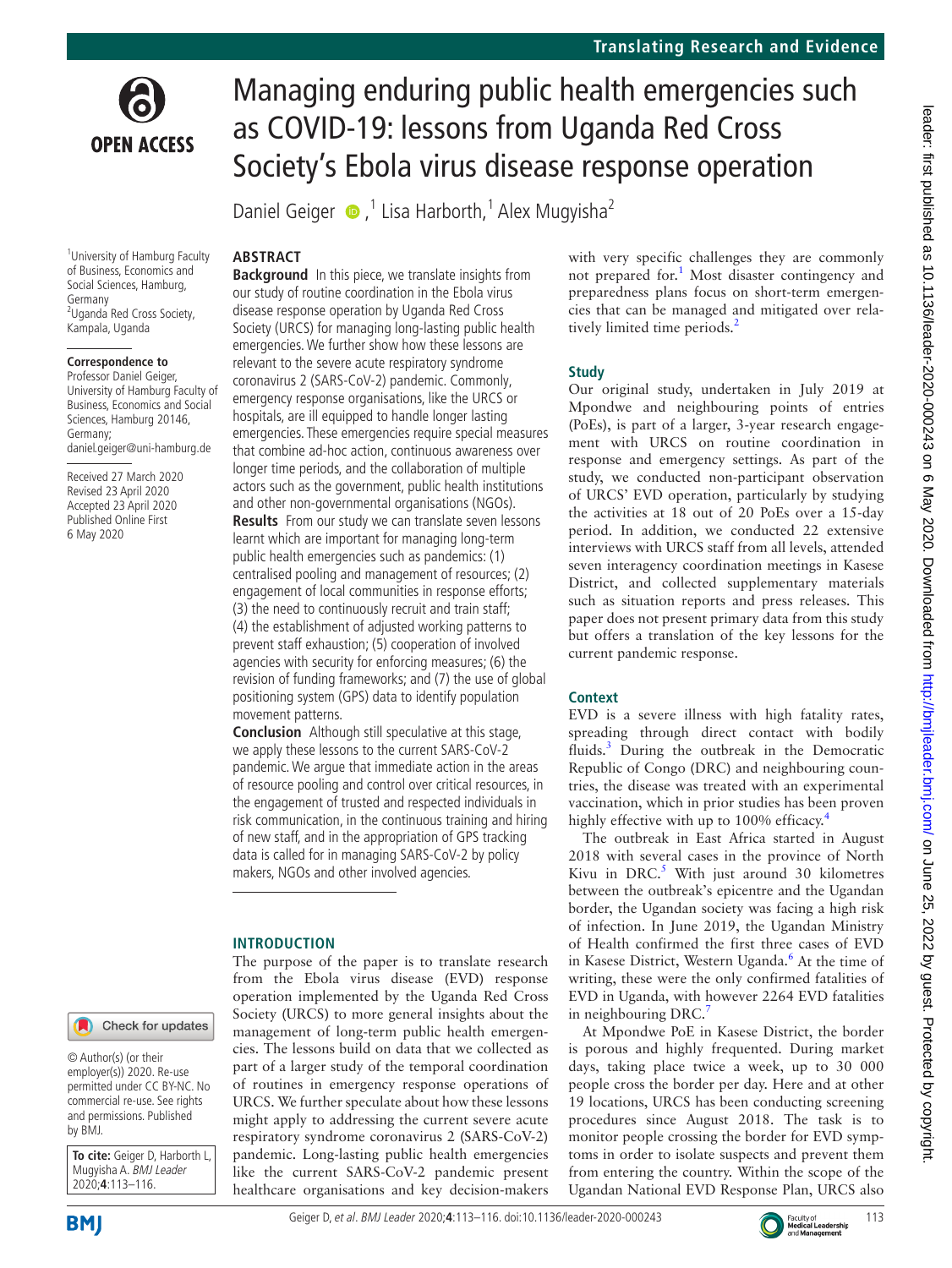## **Translating Research and Evidence**

engages in community awareness and sensitisation campaigns about EVD.

#### **Core problem of long-lasting public health emergencies**

Commonly, emergency response organisations such as the URCS are prepared and have the capacity to quickly respond to shortterm emergencies such as floods, landslides or draught.<sup>8</sup> Hospitals generally plan and prepare for mass casualties, where a large number of injured people need to be treated for a short period of time, for example after large road traffic accidents. Efficient response in such emergencies requires rapid assessment, a sound triage, timely mobilisation of first responders and quick provision of essential items for victims.<sup>9</sup>

The EVD response operation brought entirely new challenges to URCS and other involved agencies. Responding to emergencies over extended time periods required novel approaches on many levels, and URCS had to find workable solutions. Although the current SARS-CoV-2 pandemic is unfolding at the time of writing, we believe that some of these insights could still inform current management and decision-making.

#### **Key lessons learnt for managing longer lasting public health emergencies like epidemics**

Based on our study of the URCS operation in fighting EVD, we are able to translate the following key lessons for managing longer term public health emergencies related to such dangerous epidemics. The lessons are meant to inform key decision-makers working in governments, emergency management operations, hospitals and non-governmental organisations (NGOs).

#### **Centralised pooling and management of resources**

In the EVD response operation, the local government of Kasese District had access to resources of all involved partners and could allocate them according to the needs of the situation. NGOs were only allowed to join the operation if they formally committed to share their resources, particularly cars, trucks, equipment and qualified staff. All resources were controlled by the district commander, who allocated them each morning to the tasks, which were given priority on the day. This proved to be a necessary and critical decision for the operation's success, since it ensured that resources were available according to the priorities of the overall operation. Commonly, humanitarian aid organisations are used to work on their own, sometimes even in competition with each other.<sup>[10 11](#page-3-9)</sup> The resulting lack of cooperation can be addressed by a centralised pooling of resources. Central oversight and command with respect to available resources is an important precondition and an effective response to the enduring challenges of long-lasting health emergencies.

For the current SARS-CoV-2 pandemic, these insights offer important lessons. Although our knowledge is still quite limited, a number of factors already show up as crucial when it comes to resources: lack of protective gear and disinfectants in healthcare facilities and the highly increased prices due to increased demand are good examples of missing resource pools.<sup>12</sup> A successful management of the SARS-CoV-2 pandemic could benefit from centrally managed allocation of these and other critical material resources. Capacities of intensive care units in hospitals and personnel resources could be included as well, in order to allocate them effectively. This would require a central database and generally accessible repositories to ensure oversight.

#### **Engagement of local communities in response efforts**

URCS put great emphasis on employing volunteers from local communities to carry out sensitive tasks such as risk

communication. These volunteers were trusted members of the communities and received specific training (see lesson 3). This enabled them to speak about sensitive health-related issues and ensured a tailored approach of communication, which was well received. Such a community-based approach was instrumental to the successful change of healthcare practices such as hand washing, safe and dignified burials, or social distancing. In addition, volunteers were invited to radio broadcasts and hosted question and answer sessions to inform the public about EVD. In longer term public health emergencies, it is critical that affected local communities are closely involved in the response efforts. Hence, policy makers and NGOs need to collaborate with trusted members of local communities and engage them in the operation. This bottom-up approach engenders wider trust, ensures the messages spread in appropriate ways and helps in containing misinformation—all of which are particularly important in emergencies.

For the current SARS-CoV-2 pandemic, community engagement on all levels of society seems to be fundamental as well, especially as compliance with the introduced measures is expected from the entire population. The shutdown of public life entails significant behavioural changes, which can only be implemented if people actually understand them.<sup>13</sup> Therefore, authorities should closely engage members of local communities. These could be represented by mayors or managers of corporations, but also by teachers and even by social media influencers or other celebrities. They are considered to be persons of respect, enjoying certain levels of trust, and they speak the language of their peers. This enables them to act as role models, to spread the message and to raise awareness, apart from national politicians and more classic media outlets.

#### **Continuous training of existing and new staff**

Fundamentally important to the success of the EVD operation was the continuous training of volunteers. URCS launched an intensive training programme in all branches that were involved in the EVD operation. This training ensured that the local volunteers had a high set of practical skills and the necessary knowledge about EVD. Due to the long-lasting nature of the operation, URCS had to continuously recruit new volunteers, who needed to be trained for the operation as well. Establishing regular, local trainings not only provided an answer to these challenges, but also increased the staff's motivation. However, running trainings alongside the ongoing operation proved to be quite demanding since sufficient training resources needed to be available.

For addressing the SARS-CoV-2 pandemic, this lesson is important in at least two ways. First, as knowledge on the disease is still emerging, healthcare staff need to be trained and provided with the latest knowledge on a continuous basis. Centralised knowledge-sharing platforms could facilitate dissemination of most up-to-date information. Second, as hospitals and other areas of critical infrastructure are already overwhelmed $14$  and in need of additional staff and volunteers, hiring new staff and developing the capability to train them accordingly are of crucial importance. Implementing onsite and off-site training in hospitals and other institutions that are undertaken while the emergency is ongoing is indispensable to prevent staff shortages. Hence, preparedness and response plans need to encompass training schemes for staff, and resources for conducting train-ings need to be made available while the operation is ongoing.<sup>[15](#page-3-13)</sup>

#### **Adjust working patterns to prevent staff exhaustion**

The long-term nature of the EVD operation required URCS to adjust the working patterns of staff to prevent exhaustion and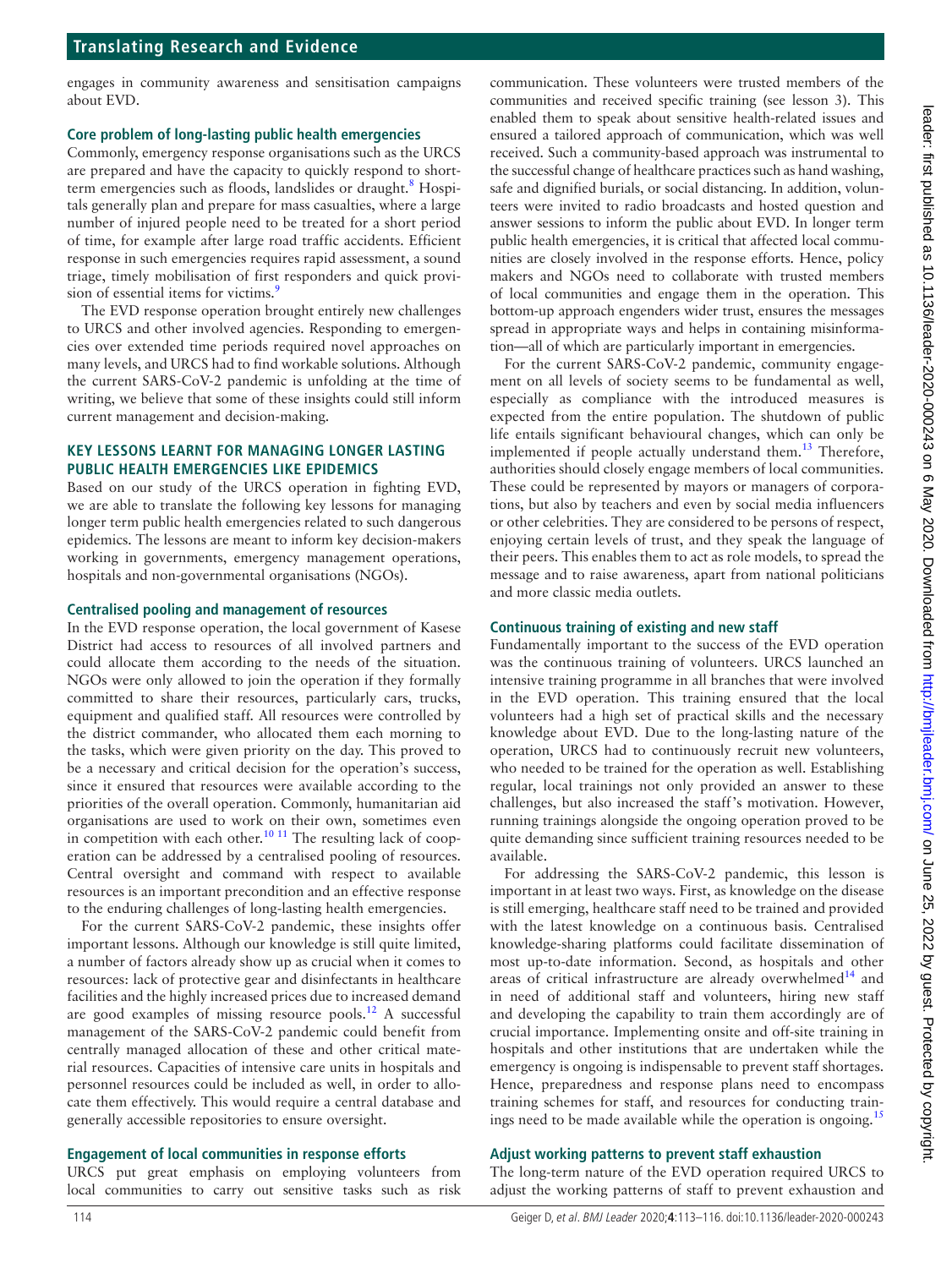fatigue. Many volunteers worked in exceptionally long 12-hour shifts 7days a week for several months, while having to remain focused, alert and vigilant in stressful environments under high pressure. This resulted in an eventual decrease in motivation and alertness, jeopardising the operation's effectiveness. Moreover, volunteers suffered from the psychological strains of the situation. The EVD operation demonstrated that the common ways of working, adequate to respond to short-term disasters, needed to be changed under those long-term conditions. URCS experimented with implementing a shift system and introducing the possibility of alternating between different tasks to fight fatigue and boredom. Contingency plans needed to be established to replace personnel in case of illnesses or annual leave, and psychosocial support teams were implemented to help the volunteers. Therefore, response plans to long-term health emergencies should include measures to protect not only the staff's physical but also their psychological well-being. This can be achieved by the implementation of shift systems, workplace rotations and psychosocial support structures.

As the COVID-19 pandemic is unfolding rapidly, all affected institutions have to be prepared for worst-case scenarios. Personnel are already burned out and need replacement.<sup>[14](#page-3-12)</sup> A swift reassignment of staff could help in quickly mitigating this situation. Employees of public institutions could be removed from their present jobs and provide support in non-critical parts of hospitals or other healthcare facilities, thus freeing up more qualified staff for core tasks. Moreover, volunteers should be recruited to provide support in non-critical areas of patient treatment and logistical support. This again requires training as outlined above. In addition, psychosocial support capacity for those working on the front lines seems to be pivotal to ensure the well-being, motivation and durability of staff over extended time periods.

## **Close cooperation with security for enforcing measures**

In the EVD case, ensuring secure work environments and enforcing screening procedures could only be accomplished by police and border protection forces. URCS needed to keep a necessary distance from military or police forces to be perceived as an independent actor. Because of its mandate, URCS is generally not allowed to enforce procedures in situations of conflict and non-compliance. However, while remaining independent and compliant with their mandate, URCS staff closely collaborated with the national police and the military to ensure appropriate behaviour and the settlement of conflicts. As our study showed, implementing new policies and behavioural changes sometimes required the exercise of bolder measures, which NGOs and other agencies are not able and not mandated to carry out. Response plans should therefore establish communication channels and list contact persons between NGOs, agencies and security forces in order to ensure a close and swift cooperation if needed.

Translating these lessons to the current SARS-CoV-2 pandemic shows how crucial a close cooperation between agencies and police and border protection forces is. First, it needs to be ensured that all actors act on similar guidelines and policies to avoid confusion in the public. This requires a centrally communicated set of measures all actors know about. Second, the situation shows that enforcing behaviour is sometimes critical to prevent non-compliance. It is important that, for example, hospitals have a contact person within security forces such as the police with whom they liaise closely to monitor the situation. Security personnel need to be involved in the risk communication

parts of the staff training, as well as to ensure that both parties understand each other's constraints and measures to enable a consistent behaviour throughout.

## **Revision of funding frameworks**

A significant problem for URCS' EVD response operation resulted from the short-term nature of common disaster response funding. URCS staff continuously had to write proposals and requests to extend funding frameworks, thereby absorbing resources that were needed in the actual response operation. Due to short planning cycles, volunteers engaged in the operation could not be employed long enough to secure the full implementation of all measures over the whole time. This in turn created a higher demand for hiring and training new volunteers (see lesson 3). Hence, policy makers and NGOs need to develop different funding frameworks that are particularly suited to address longer lasting emergencies. They require frameworks that allow for more flexibility in spending, funding extensions and longer funding periods. The short-term nature of current disaster funding is counterproductive to the provision of enduring disaster relief.

Similar observations can already be made in the SARS-CoV-2 pandemic response. Governments and other funding bodies are opening up new funds to support critical infrastructure. However, most funds still have a very short-term focus and can cover only the immediate needs for a few weeks. This stipulates insecurity on the side of the benevolents, and occupies critical resources for proposal writing and application. Hence, providing funding frameworks that cover a longer term horizon would significantly support effective response measures over sustained periods of time.

## **Use of GPS data to identify population movement patterns**

One critical aspect of the EVD operation was to closely screen people who move into the country. However, as the border in Kasese District is very porous, many unofficial pathways exist. In order to close these loopholes, URCS staff engaged in extensive walking tours and physical inspections to get an understanding of population movement. This procedure was very time-consuming and lacked accuracy. However, digital mapping techniques could offer a faster and more diligent mechanism, enabling interventions that are more effective. In the EVD operation, global positioning system (GPS) data from OpenStreetMap already provided a first overview of commonly used unofficial paths. Elsewhere digital mapping techniques are already used to support fast and efficient disaster response.<sup>16 17</sup> GPS data from people's mobile phones provide real-time information about population movements and allow identification of movement patterns. With the help of such time-sensitive data, areas of a high density of people and information on geographical activities within communities can more easily be identified.

In the current SARS-CoV-2 pandemic, GPS data could provide important information about population movements and help in better understanding how the virus spreads and who is potentially infected. These could help virologists and decision-makers to adjust response measures to certain geographical areas or to trace contact persons. However, data protection issues seem to be critical and unresolved.<sup>18</sup> Hence, pandemic response plans need to incorporate measures to obtain digital trace data in anonymised and legal forms to make them available for research and state actors alike.

### **Conclusion**

The seven key lessons, which we translated from our study of the EVD response operation, are to varying degrees fundamental to